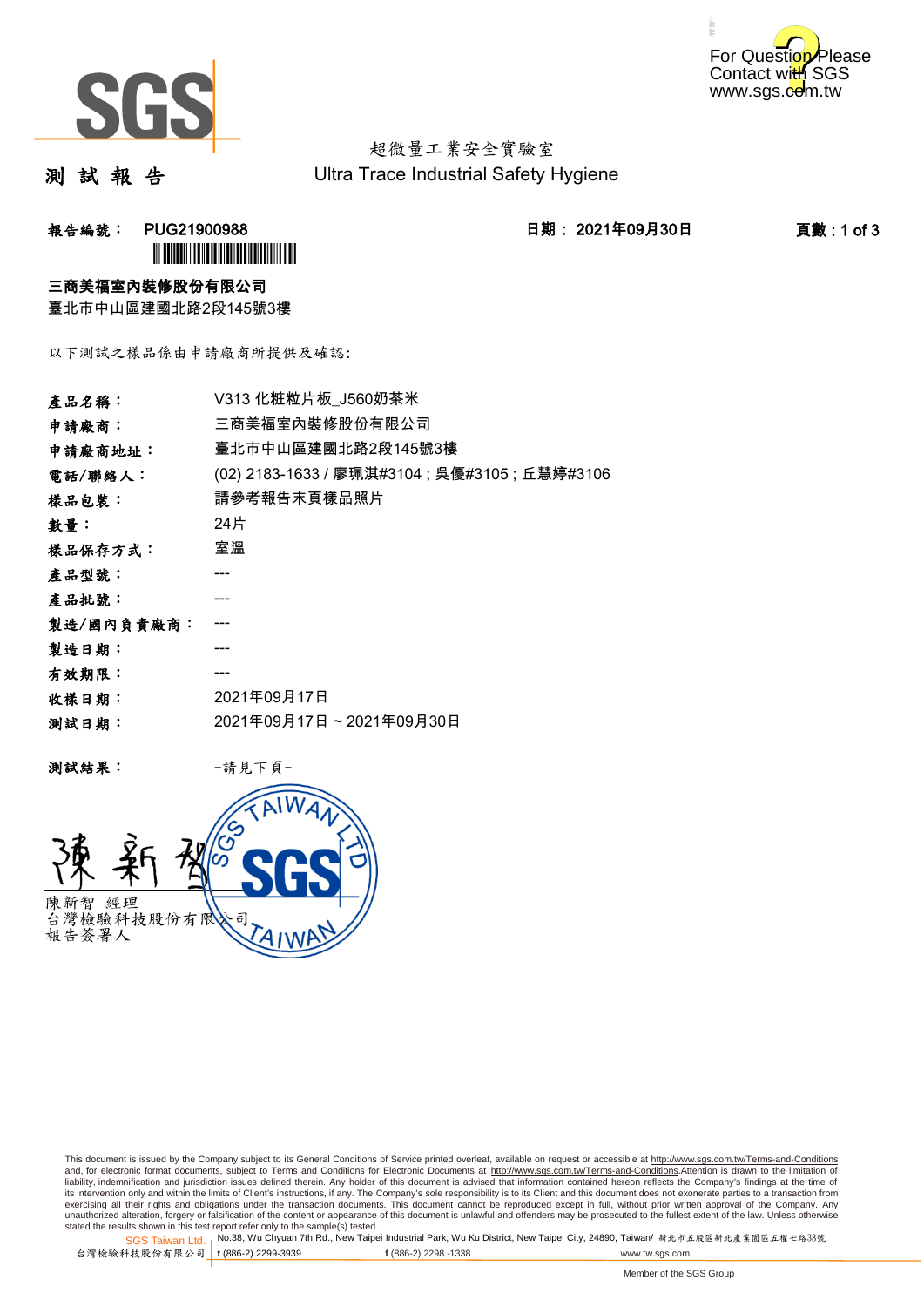

## 超微量工業安全實驗室 Ultra Trace Industrial Safety Hygiene

測 試 報 告

## 報告編號: PUG21900988 日期: 2021年09月30日 頁數 : 2 of 3 **`**

### 三商美福室內裝修股份有限公司

臺北市中山區建國北路2段145號3樓

#### 測試結果:

| 测試項目      | CAS NO.   | 測試方法                                | 測試<br>結果 | 定量/偵測<br>極限 | 單位    |
|-----------|-----------|-------------------------------------|----------|-------------|-------|
| 甲醛釋出量     | ---       | ---                                 |          | ---         | $- -$ |
| 甲醛釋出量-平均值 | $50-00-0$ | 本測試參考CNS2215,以分光光度計<br>(UV/VIS)檢測。  | 0.899    | 0.0290      | mg/L  |
| 甲醛釋出量-最大值 | $50-00-0$ | 本測試參考CNS2215,以分光光度計 <br>(UV/VIS)檢測。 | 1.00     | 0.0290      | mg/L  |

備註:

1.測試報告僅就委託者之委託事項提供測試結果,不對產品合法性做判斷。

2.本測試報告之所有檢驗內容,均依委託事項執行檢驗,如有不實,願意承擔完全責任。

3. 本報告不得分離,分離使用無效。

4.若該測試項目屬於定量分析則以「定量極限」表示;若該測試項目屬於定性分析則以「偵測極限」表示。

5.低於定量極限/偵測極限之測定值以「N.D.」或「 陰性」表示。微生物測試低於定量極限以「<定量極限值」表示。

6.甲醛釋出量:

| 記號     | 甲醛釋出量平均值 | 甲醛釋出量最大值 |
|--------|----------|----------|
|        | $0.3$ 以下 | $0.4$ 以下 |
| - ^    | $0.5$ 以下 | $0.7$ 以下 |
| $\sim$ | 1.5以下    | 2.1以下    |

- END -

SGS Taiwan Ltd. 1 stated the results shown in this test report refer only to the sample(s) tested.<br>Stated the results shown in this test report refer only to the sample(s) tested.

台灣檢驗科技股份有限公司

**t** (886-2) 2299-3939 **f** (886-2) 2298 -1338 www.tw.sgs.com

This document is issued by the Company subject to its General Conditions of Service printed overleaf, available on request or accessible at http://www.sgs.com.tw/Terms-and-Conditions and, for electronic format documents, subject to Terms and Conditions for Electronic Documents at http://www.sgs.com.tw/Terms-and-Conditions.Attention is drawn to the limitation of liability, indemnification and jurisdiction issues defined therein. Any holder of this document is advised that information contained hereon reflects the Company's findings at the time of<br>its intervention only and within t exercising all their rights and obligations under the transaction documents. This document cannot be reproduced except in full, without prior written approval of the Company. Any<br>unauthorized alteration, forgery or falsifi